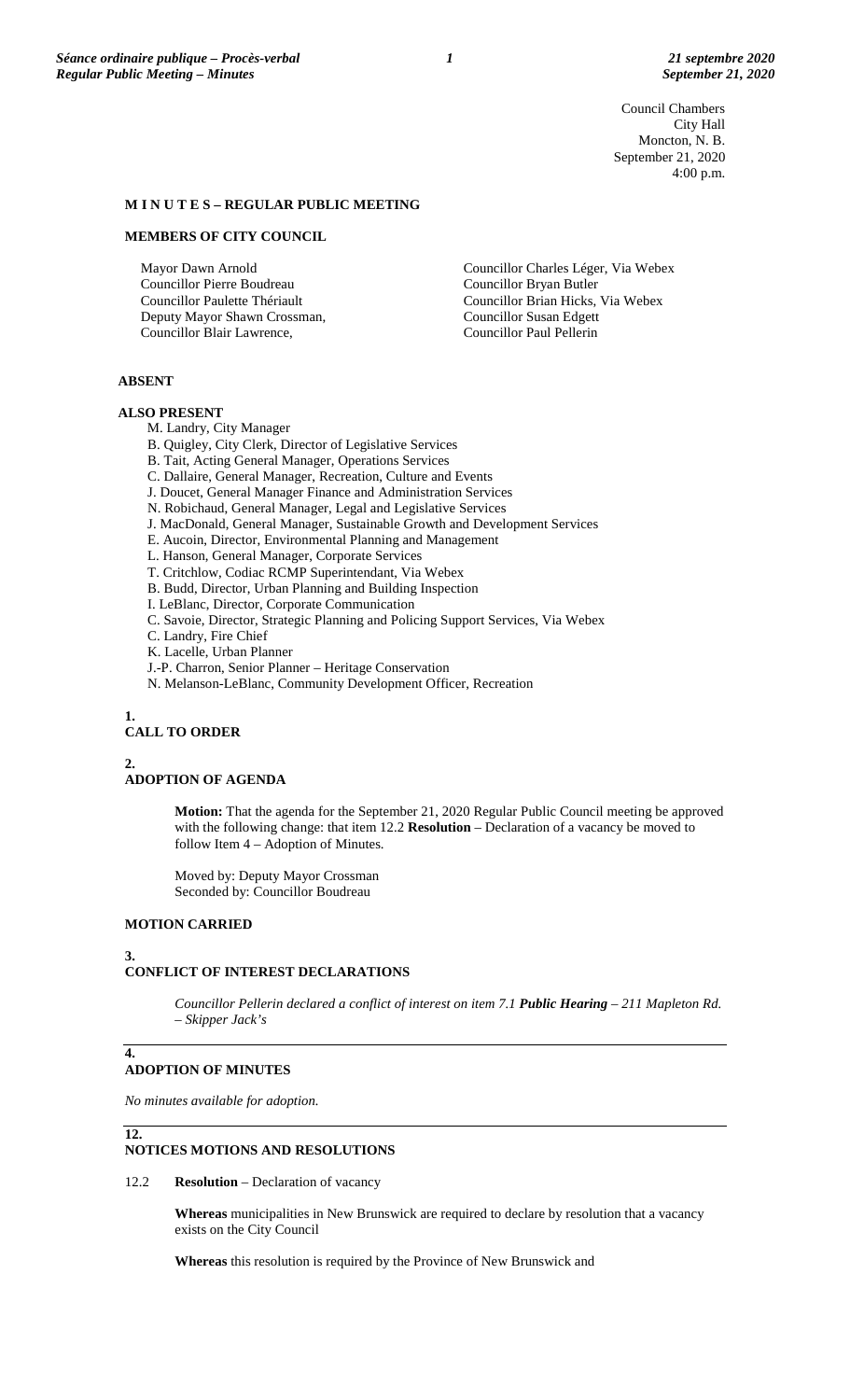**Whereas** a vacancy now exists due to the election of Greg Turner, Councillor at Large to the office of Member of the Provincial Legislature on September 14, 2020

**Whereas** Councillor Turner has submitted his resignation to the Office of the City Clerk effective September 21, 2020

**Therefore be it resolved** that Moncton City Council accepts this resignation and declares the position of Councillor at Large, vacant, effective September 21, 2020 pursuant to Section 50 of the Local Governance Act of New Brunswick and

**Be it further resolved** that the City Clerk forward this resolution to the Municipal Electoral Officer at Elections New Brunswick and to the Minister of Local Government for the Province of New Brunswick.

Moved by: Councillor Butler Seconded by: Councillor Lawrence

# **MOTION CARRIED**

**5.**

## **CONSENT AGENDA**

### 5.1 **Public Utilities Easement –** Royal Oaks/Bell Aliant

**Motion: That** the City of Moncton grants an Public Utility Easement (Form 14 Easement) to Bell Canada, upon a portion of its property referred to as Parcel Identification Number (PID) 70653738, for the purpose of constructing and maintaining in perpetuity, lines for telecommunication; and that the Mayor and City Clerk be authorized to sign the Form 14 Easement, subject to any minor amendments in form only as may be required for registration with Service New Brunswick, and affix the Corporate Seal of the City of Moncton thereto.

**Motion: That** the consent agenda **be approved**:

- **Public Utilities Easement –** Royal Oaks/Bell Aliant

Moved by: Councillor Edgett Seconded by: Deputy Mayor Crossman

### **MOTION CARRIED**

# **PUBLIC AND ADMINISTRATION PRESENTATIONS**

**6.1 PUBLIC PRESENTATIONS**

5 minutes

**6.**

**Other Presentation**

2 minutes

### **Climate Change –** Lise Ethier

Ms. Ethier came before Council to discuss the importance of adopting the upcoming Emergency Climate Change report being presented to Council this evening. The community is looking for swift action in implementing the plan.

# **6.2 ADMINISTRATION PRESENTATIONS**

# 15 minutes

6.2.1 **Moncton** Heritage Week & Information on Heritage Plaques – Heritage Conservation Board

Councillor Thériault, Chair of the Heritage Conservation Board, provided some words of thanks to all involved with the creation of the Moncton's first ever Heritage Conservation Week.

Mr. Jean-Pierre Charron, lead staff member for the Board, provided some background on the creation of the upcoming week. In 2018, the Heritage Conservation Board adopted a revised threeyear Strategic Plan that includes a Communication Plan. The Strategic Plan was developed to provide guidance and direction on strategic heritage conservation priorities identified in the City's Strategic Plan under the Culture pillar.

One of the communication goals of the Strategic Plan consists of improving public perception of the value of heritage buildings to a community's identity. In this vein and to implement this general statement, the idea of having an annual heritage week was discussed at the board's meeting in January 2020.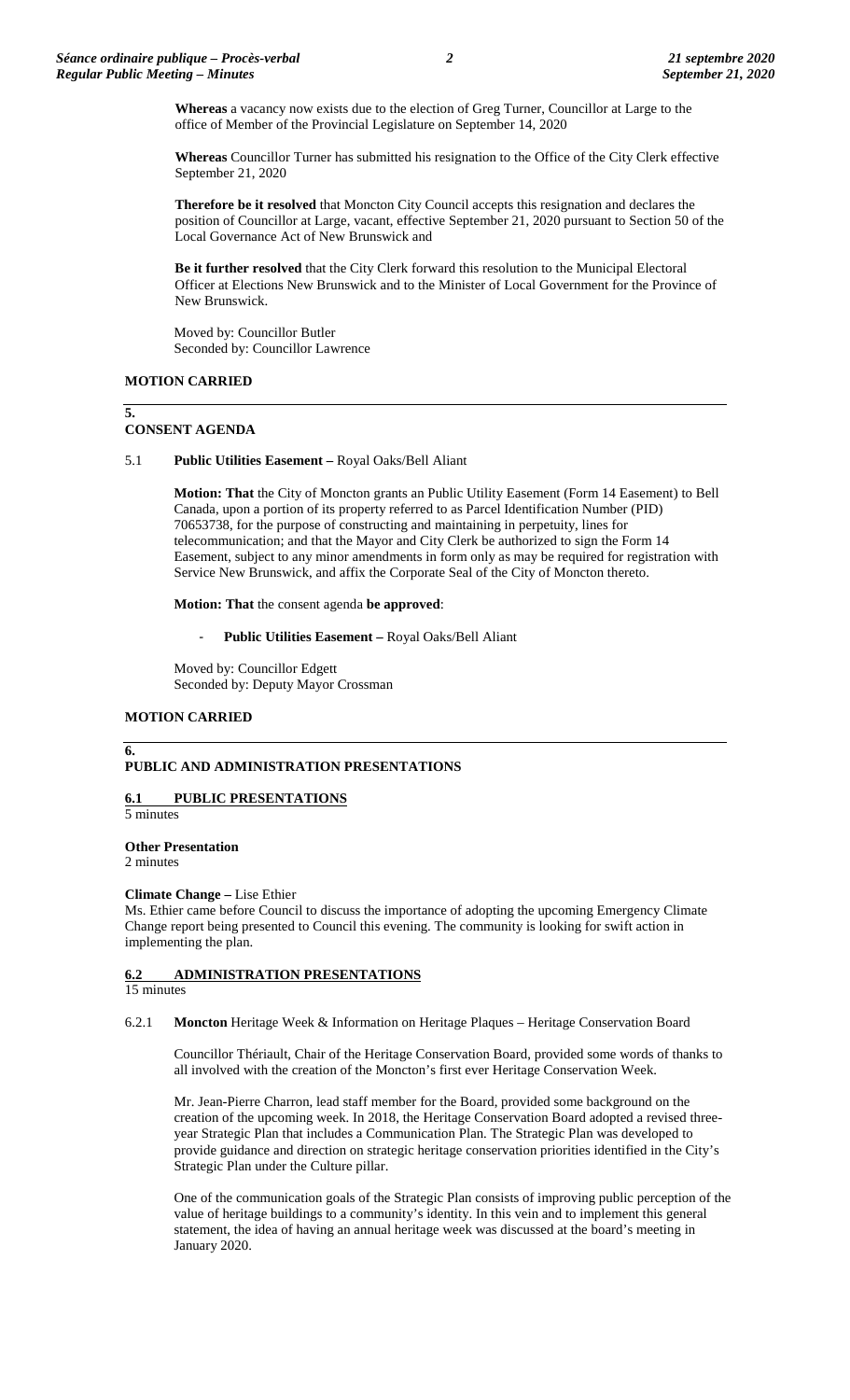Due to the pandemic conditions and restriction on public assemblies, many components requiring public assemblies became uncertain. Thus, efforts were made to make the Heritage Week a virtual one. With the participation and coordination of various city departments, a virtual heritage week program was developed. The program offers a selection of events that are aimed at a varied audience. The program proposes both local and international content.

This year the Board has selected two sites to highlight with Heritage plaques – 93 Victoria Street and 134 Church Street; these plaques will be presented to the owners of the properties in the near future.

6.2.2 **Presentation** – Greater Moncton Homelessness Steering Committee – Part 3 Mr. Merola introduced the panellists for this evening's presentation.

> *Major James Anderson* – Salvation Army – Provided an overview of the programs offered. He advised that the daily feed program see approximately 4000-450 meals being served weekly. School supplies where provided to various individuals with the assistance of Headstart. The Kettle Campaign will once again take place this year.

*Luc Bellefleur –* Alternative Residences provide a continuum of community-based housing and support services, with a recovery-oriented focus, providing individualized and client-centered services by working in collaboration with partners in the addiction and mental health field. Mr. Bellefleur indicated that at present they have 75 residences and that rent is based on an individual's annual income. There is currently a waiting list for accommodations.

*Nadine Lipton* – Blankets for Moncton – Blankets for Moncton is a community based non-profit organization providing material goods as well as referrals to local services to people who are homeless, at risk of becoming homeless, international refugees, families fleeing domestic violence or who have lost their home in a fire. It was established in 2007 and works with 2 dozen other agencies to ensure all of their clients have access to the necessities of life when they cannot afford them.

- 6.2.3 **Update** Covid-19 (Coronavirus) Marc Landry, City Manager and Conrad Landry, Fire Chief Chief Landry advised Council that a guide is forthcoming from the Province on recommendations for Halloween within NB. Once recommendations are received, the City will make a decision. The Mandatory Mask Policy is being introduced to Council this evening for approval and, if approved, the Policy will take effect on September 28, 2020. The ECC team is currently monitoring the status of hurricane Teddy.
- 6.2.4 **RCMP Update**  Tom Critchlow, Codiac RCMP Superintendent Critchlow advised Council that the Crime Reduction Team performed a significant seizure within the City that resulted in 7 individuals arrested; the investigation is on-going. He reiterated that the public can retrieve monthly statistics on the Codiac Regional RCMP website.

# **PLANNING MATTERS/ QUESTIONS D'URBANISME**

**7.**

7.1 **Public Hearing** – 211 Mapleton Rd. – Skipper Jack's (objections received)

*Councillor Pellerin left the chambers due to a conflict of interest expressed at the start of the meeting.*

Mr. Budd advised Council that administration has received an application from J.R. Daigle Engineering Ltd. on behalf of 514264 N.B. Inc. (landowner) to rezone the property located at 211 Mapleton Road (PID 70543632) from P1 (Community Use Zone) and P2 (Open Space and Conservation Zone) to SC (Suburban Commercial Zone).

The rezoning would accommodate an expansion to the existing Skipper Jack's Restaurant and its parking lot.

This change will require an amendment to the Municipal Plan to amend the designation from CU (Community Use) to MUC (Mixed Use Centres and Corridors)

At the August 17, 2020 Regular Meeting, Moncton City Council resolved that a Public Hearing be scheduled for September 21, 2020 for the consideration of objections to the proposed Municipal Plan amendment Z-113.28 and Zoning By-law amendment Z-213.74 for 211 Mapleton Road (PID 70543632).

Notice of the Public Hearing was posted on the City's website, in the newspapers, on the property, and on the City's social media (Facebook).

A Public Presentation was held on August 17, 2020 to present information to the public on the Municipal Plan amendment.

As per the requirements of the Community Planning Act, Council also referred the by-law amendments to the Planning Advisory Committee (PAC) for its written views.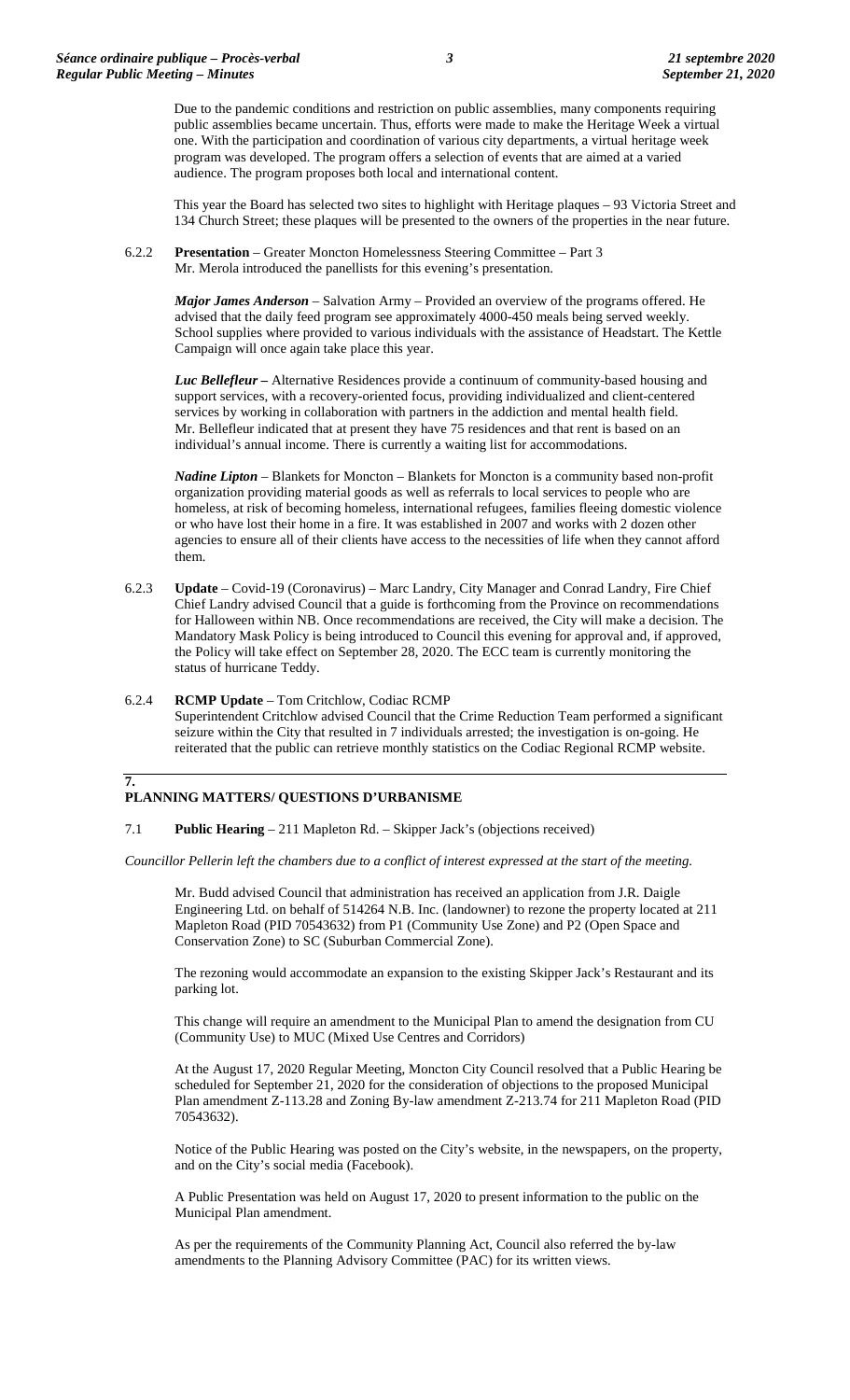At its meeting of August 26, 2020, the PAC considered the proposed amendments and recommended that Council does not proceed with the amendment process for Municipal Plan Bylaw amendment Z-113.28 and Zoning By-law amendment Z-213.74.

New conditions added since the Public Presentation on August 17, 2020

In addition to condition listed above related to the turtle study, the following conditions have also been added to the Alternative Recommendation should Council proceed with the amendment. The first condition is based on the Environmental Proposal submitted by the applicant (attached for Council's consideration). The second condition is intended to ensure the site is landscaped in accordance with the plan proposed, and the last condition is intended to ensure that work is completed in a timely manner in accordance with Council's direction.

- That a plan be prepared by a biologist to revegetate areas disturbed by construction, including the specification of native plants and spacing to re-establish the embankment, which is to be reviewed and accepted by Administration;
- That security in the amount of \$96,037 be paid for the value of the landscaping works (including those required as part of condition #14), which are to be completed within 12 months of the culvert being completed;
- [this value is based on the Landscaping Estimate that was prepared by a Landscape Architect. The value was reviewed by Administration and deemed reasonable given the scope of work]
- That this rezoning shall expire within 48 months (4 years) of it coming into effect unless a development permit is obtained for the construction of the culvert.

Since the Introduction, the applicant has submitted a revised development proposal that seeks to address the key concerns that were identified by Council when the rezoning was introduced. The applicant has also submitted detailed renderings to show how the proposal will interact with its surrounding context. These are attached for Council's review and consideration. The key changes between the development proposal introduced at the July 20, 2020 Council meeting and the current proposal are as follows:

- 1. The total length of the culvert extension has been reduced from 58.5 metres to 40.0 metres. Based on the reduced length, a retaining wall is no longer required.
- 2. With this reduced culvert length, the portion of property to be rezoned and re designated is smaller, as a portion of the brook will remain in its natural state. This area would retain its existing zoning (Open Space and Conservation) and designation (Community Use).
	- The current Zoning By-law (Z-213) has a requirement that no development be permitted within 30 metres of Rabbit Brook. However, the development proposal has parking located within 10 metres of the watercourse. Administration has therefore included an additional condition within the Alternative Recommendation that would permit this reduced setback (should Council wish to proceed with the amendment). This is a way of "grandfathering" the less stringent requirements that existed during the historical land matter discussions between Administration, Council and the landowner.
- 3. Nine (9) parking spaces have been relocated closest to the intersection of Mapleton Road and Carson Drive. Although this reduces the landscape buffer slightly in this particular section (from 6.25 metres to 5.59 metres), the landscape buffer overall has widened moving eastward toward the bridge (from 6.25 metres to between 10.6 and 14.7 metres). It should be noted that these measurements were taken from the edge of the trail, not the property line, to accurately represent the landscape buffer beside the trail.
- 4. The total number of parking spaces has been reduced from 54 to 51.

Mr. Budd advised that the applicant has undertaken a wood turtle survey of the area and the report indicates that the area is not feasible for sustaining wood turtles.

Mr. Budd noted that a total of 33 objections have been received, as well as two letters of support.

It was noted that should Council wish to vote against the recommendation, a majority of the Council as a whole vote must be attained – a total of 6 votes will be required.

### **Applicant:**

Mr. Holmes provided an overview of the business and the need for the rezoning to grow this local business. Should the business expand, and the widening of Mapleton Rd. does occur, the business will lose several parking spaces. The applicant advised Council of the following:

- The owners of Skipper Jack's have complied with all conditions set out by the city in the 2018 rezoning request.
- Forty-five percent of the property is dedicated to green space.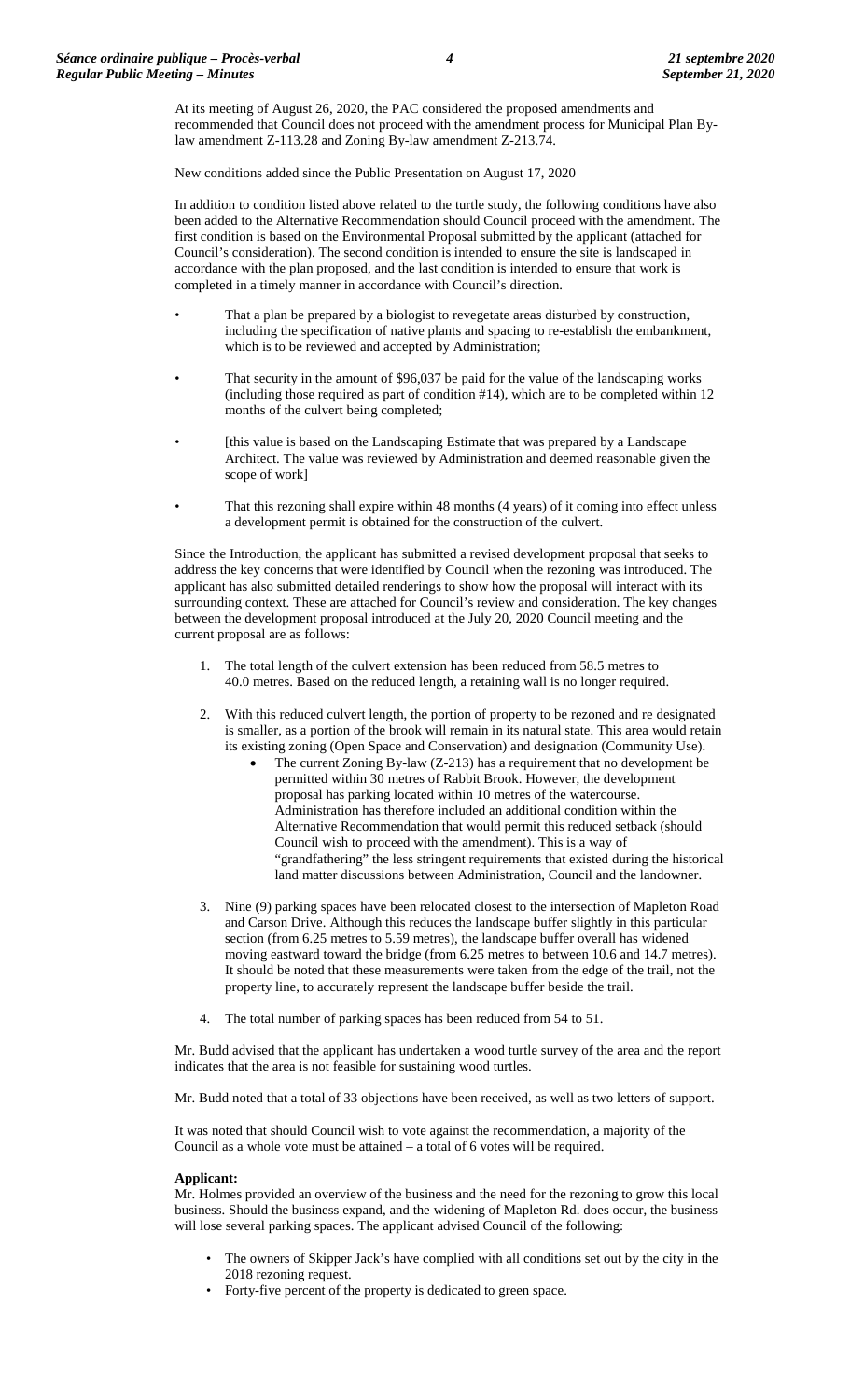- Proposing to close a driveway on Mapleton Rd.
- Hired many conservations experts to perform studies.
- Placed in trust over \$100,000 with the city for landscaping
- Agreed to pay the City \$30,000 for parking.

Mr. Holmes reiterated that the owners have cleaned out the area over the past 15 years. It is not their intent to ruin the brook. According to a study performed, there does not seem to have fish habitat in Rabbit Brook. It has always been their intention to protect the brook.

#### **Objectors:**

#### *Ronald Babin – Petitcodiac Riverkeepers*

Mr. Babin came to present an objection to the rezoning on behalf of the Petitcodiac Riverkeepers. He indicated that the organization is working towards the restoration of water ways that are endangered within the City. It is their belief that by allowing the development to go forward, it will prevent any habitat to be revived within Rabbit Brook. He suggested that perhaps active transportation be considered, not only adding parking.

#### *Marilyn Lerch – NBASCA and Grassroots NB*

Ms. Lerch spoke to her objection to the rezoning. She spoke of climate change, the changes to the environment, etc. It is important to have Council consider the effect of this rezoning will have on the climate, the wildlife habitat in the Rabbit Brook.

#### *Lindsay Gauvin – Petitcodiac Watershed Alliance*

Ms. Gauvin, on behalf of the Petitcodiac Watershed Alliance, Rabbit Brook's watershed, advised Council that a bog is located on the left-hand side of Wheeler Boulevard which feeds Rabbit Brook that has been developed over. The development has significantly impacted the watershed and many species have disappeared from the system. However, the water temperature has remained very good and consistent in the last 23 years and with some improvement on the overall water quality, Rabbit Brook would be a refuge for cold water aquatic species. It is her opinion, that before considering more development around the stream, it is important to work together to reduce sedimentation and human waste from entering the watercourse, along with making sure that the 4 culverts currently in place do not prevent fish from migrating through the system.

#### *Antoine Zboralski – Citizen*

Mr. Zboralski spoke to his objection and he encouraged Council to take into consideration the consequence this development will have on the environment. He provided the following suggestions:

- Use parking currently found in and around the development as overflow parking.
- He encouraged the owners of Skipper Jack's to promote active transportation.

#### *Hafsha Mohammad – Local Activist*

Provided her objection to the rezoning of 211 Mapleton Rd. Skipper Jack's as it is her opinion the development will destroy the brook.

Lanny Porter – Ms. Mohammad read Lanny Porter's objection. The objection was to not destroy the native land from this rezoning.

#### *Claire Kelly*

Ms. Kelly is objecting to the rezoning at Skipper Jack's as it will destroy the brook. It is important to protect the eco system. If the parking lot and culvert are installed, any maintenance will be costly to the City of Moncton.

#### *Daniel Dugas*

Council was provided Mr. Dugas's written objection, as he had to leave the meeting.

#### *Krista Cowling*

Ms. Cowling advised that the rezoning before Council goes against the City's Municipal Plan. She reminded Council that green spaces are important for mental health. This green space is a habitat for wildlife within the city. She encourages Council to take into consideration the climate when making this important decision.

The Clerk read the names of the individuals who provided objections and support to the rezoning:

#### *Objectors:*

- Ronald Babin
- Lindsay Gauvin
- Daniel Dugas
- Antoine Zboralski
- Marilyn Lerch
- Hafsah Ayoub
- Claire Kelly
- Valerie Leblanc
- Krysta Cowling
- Hafsah Mohammad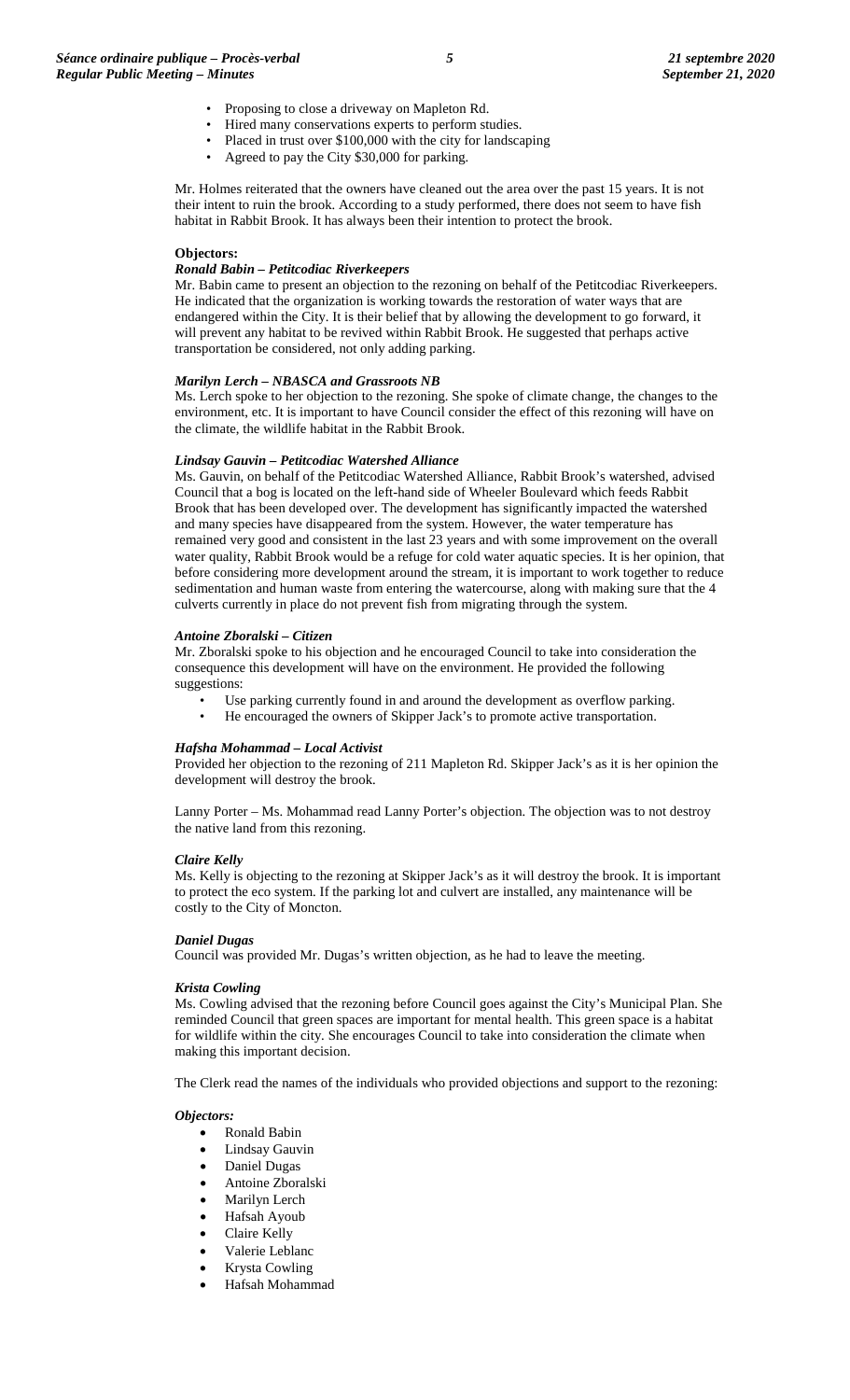- Emilie Savoie Prince Michelle Reid
- Ryan Taylor
- Shawn Sadler
- Thomas McKay
- Vince Arsenault
- Natalie Goguen
- Kirk Brewer
- Annie Pier Beauregard
- Vanessa Forbes
- Audrey Favre
- Dominique Léger
- Dr. Sara Parks
- Émilie Godbout-Beaulieu
- Lise Godin
- Leslie Tse
- Kevin Johnson • Julie Hawkes
- Nick McPhee

Letters of Support:

- Ross & Ruth Cleveland
- Pam Novak

#### For the applicant:

#### *Andrea Kalfut – Hive Engineering*

- In response to some of the concerns of the objectors, Ms. Kalfut provided the following:
	- The report provided to Council, performed by Hive Engineering, indicates that there is no fish habitat in the brook. The applicant is going further and placing fish bevels within the area in question.
	- The embankment on both side of creek are sturdy long term erosion will not be an issue
	- There are no wetlands in the area.
	- Indicated that both the Federal and Provincial governments will provide a WAWA permit.
	- The owners plan to keep as much of the green space as possible.

In response to Councillor Hicks question, Mr. Budd indicated that he had no reason to not believe the report provided by Hive Engineering which indicated there were no turtles in the brook. He did, however, reiterate that other firms could be consulted if there was more time to do so. In light of a meeting of Council held last week, which he felt was inappropriate, he advised that he will be voting to have the project move forward.

In response to a question from Councillor Butler, Mr. Holmes indicated that he has spent approximately \$50,000 on the proposed rezoning.

Councillor Lawrence requested administration to provide him the parking restrictions for Hopper Street.

It was suggested that Council could add a condition in regards to the time limit to have the expansion completed.

#### *Claire Kelly*

Spoke to the October 2018 Intergovernmental Climate Change report and the need to update the policy and standard.

#### *Lise Ethier*

Ms. Ethier reiterated that many future decisions of Council will need to take the environment in consideration. Suggested that perhaps have leased parking spaces from surrounding businesses, as opposed to increasing parking.

#### *The Mayor declared that the public hearing was closed @ 7:48 p.m.*

**Motion: That** Moncton City Council does not support the Municipal Plan By-law amendment being By-law 113.28 and the Zoning By-law amendment being By-law Z-213.74.

Moved by: Councillor Boudreau Seconded by: Councillor Edgett

Several Councillors provided the reason for voting in favour of staff's recommendation as it is against the City's Strategic Plan's pillar on environment.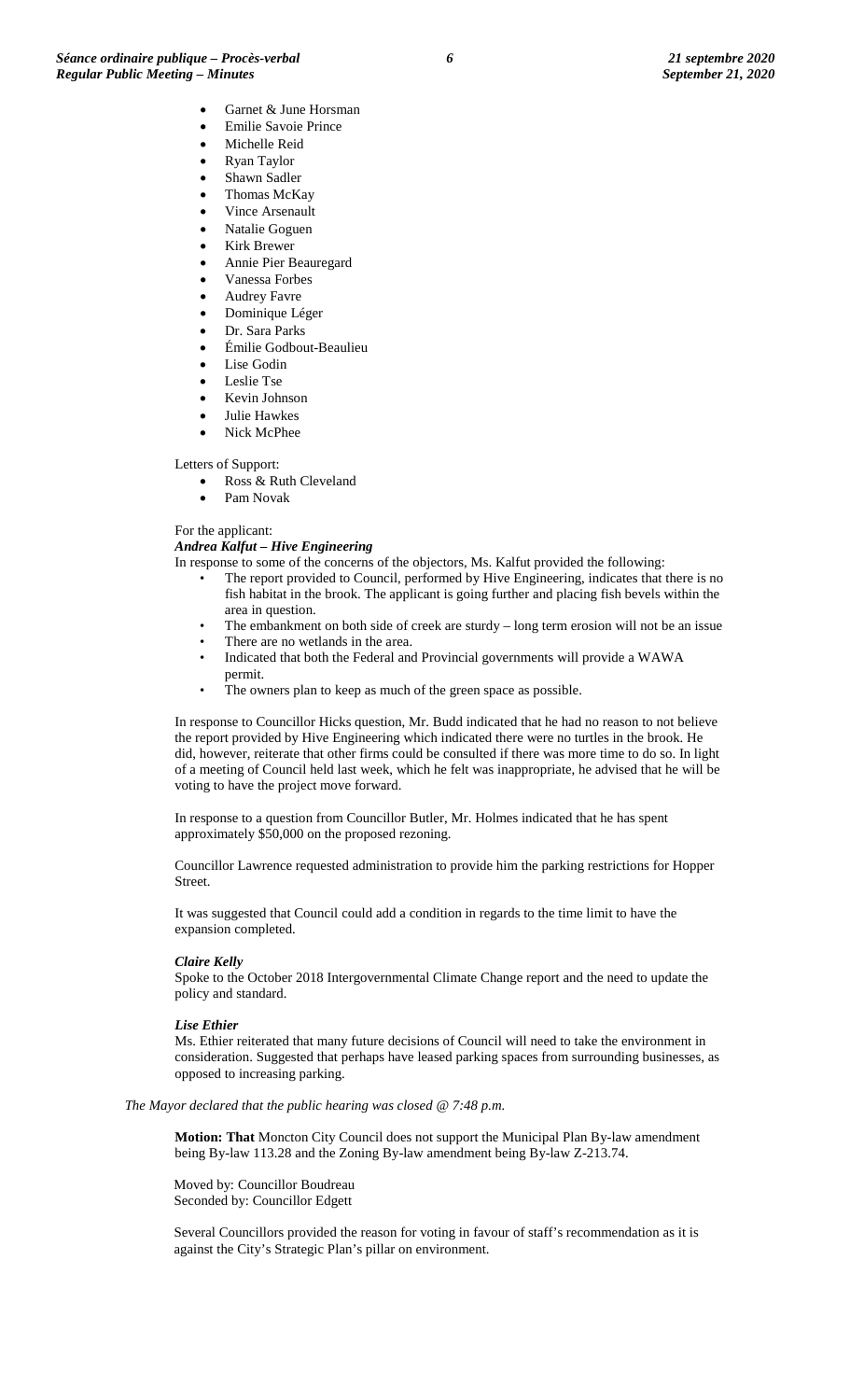Councillor Butler indicated that he would not be supporting the recommendation, as he feels that what Mr. Holmes is proposing would enhance the corner.

Deputy Mayor Crossman indicated that he would vote for the alternative recommendation.

### **MOTION CARRIED**

*Nay: Councillor Hicks Councillor Butler Councillor Crossman*

*Councillor Pellerin returned to the meeting*

## 7.2 **Tentative Plan** of Am Woodlawn Park Subdivision

Mr. Budd provided an overview of the proposed amendment before Council. The proponents, Century Holdings II Ltd. recently sold a large tract of land to the Province of New Brunswick to accommodate the construction of a new francophone school. As a part of the overall planning of the school site, the proponents received approval to extend a new public street from Léopold F. Belliveau Drive that will provide a secondary access into the new school. In addition to street access, a municipal sewer line is being proposed across the school lot onto other lands owned by the proponents at the end of Kelly Road. The proponents have submitted a Tentative Plan to accommodate the proposed sewer extension.

The proposed layout involves a short extension of Kelly Road and another new street identified as Woodchuck Way. The proposed Woodchuck Way will provide future public street access to the undeveloped lands on the north and will terminate with the construction of a temporary turnaround. This sewer extension forms part of the Hall's Creek Sanitary Sewer System and therefore under the Subdivision By-law the proposed subdivision will be subject to a sewer charge payment prior to the final approval.

- 1) The Planning Advisory Committee recommends that Moncton City Council:
	- Assent to the location of that portion of Kelly Road and Woodchuck Way as public streets; and
	- Assent to the location of a Future Street (Temporary Turn-around).

Subject to the following conditions:

Streets and Services to be designed and acceptable to the City Engineer and constructed in accordance with the Subdivision Development, Procedures, Standards and Guidelines;

- 2) Administration recommends that Council:
	- Require Cash in lieu of Land for Public Purposes in the amount of \$14,978.00 for the Amending Woodlawn Park Subdivision.

Moved by: Councillor Edgett Seconded by: Councillor Léger

#### **MOTION CARRIED**

#### **8.**

# **STATEMENTS BY MEMBERS OF COUNCIL/EXPOSÉS DES MEMBRES DU CONSEIL**

# **9.**

**REPORTS AND RECOMMENDATIONS FROM COMMITTEES AND PRIVATE MEETINGS/RAPPORTS ET RECOMMANDATIONS DES COMITÉS ET RÉUNIONS À HUIS CLOS**

9.1 **Recommendation(s)** – Private Session – September 14, 2020

*Councillor Lawrence left the meeting*

**Motion : That** Moncton City Council discharge the Revised Option Agreement to Purchase between the City of Moncton and 692757 N.B. Inc., provide reimbursement in the amount of \$50,000 with respect to the two Development Milestones under the Agreement regarding the former Moncton Fire Hall property located on McLaughlin Drive, and provide a release of the surety bond in the amount of \$200,000 provided by 692757 N.B. Inc. to the City of Moncton in exchange for the loss of its first rank encumbrance.

Moved by: Councillor Léger Seconded by: Councillor Edgett

# **MOTION CARRIED**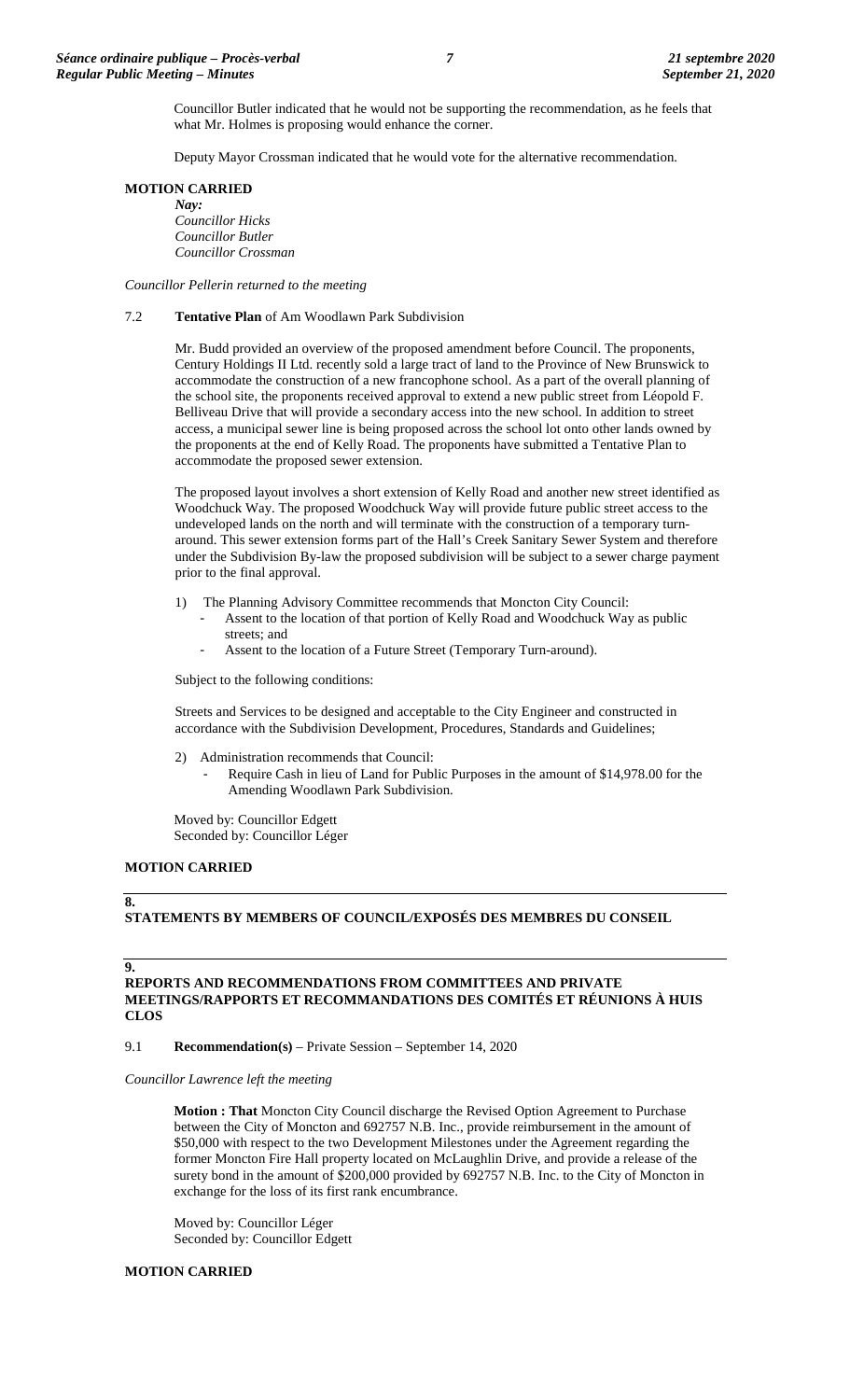*Councillor Lawrence returned to the meeting*

**Motion: That** Moncton City Council authorize the City of Moncton to enter into an Agreement of Purchase and Sale with Sylvia Block to purchase PIDs 637017, 5031364 and 646208 located at 1365 Route 910 in Turtle Creek, New Brunswick, and within the Turtle Creek Watershed; and that the Mayor and City Clerk be authorized to execute all documents necessary to complete the purchase transaction and to affix the corporate seal of the City of Moncton thereto.

Moved by: Councillor Butler Seconded by: Councillor Hicks

# **MOTION CARRIED**

#### **10. REPORTS FROM ADMINISTRATION/ RAPPORTS DE L'ADMINISTRATION**

#### 10.1 **Youth Amenities** – Moncton Action Sport Parks Strategy

Ms. Melanson-LeBlanc provided a background on the Strategy. The Moncton Action Sport Parks Strategy was developed with an inclusive approach to accommodate skateboarders, scooters, BMX, roller skaters and inline skaters. These activities bridge gender, age, social background and skill levels. Extensive surveys and consultation with the community stakeholders was integral to the development of the plan.

The Moncton Action Sports Park Strategy will serve to provide direction to the City of Moncton with a 10-year vision for investment in existing infrastructure as well as proposed development of new parks and site-specific opportunities across the city, it also includes a proposed implementation schedule. Recommendations in the report will be used to guide administration with recommendations to City Council for capital improvements and programming as they relate to Action Sports in the future.

Mr. Davis, provided via a PowerPoint presentation the Moncton Action Sports Park Strategy being proposed for approval.

Late in 2019, the consultant team met with the City of Moncton to begin the strategy. The consultant team analyzed GIS data, survey results, and other information to create a new survey and engage with people at a kickoff event in Moncton. The City and consultant worked to analyze the survey data and concluded that an additional survey would be needed to better reach the allwheel community. The second survey was sent out early in 2020 with a great response from the local action sports community. The consultant team finalized this report with final recommendations over July 2020.

Public engagement participants are enthusiastic about the potential expansion of action sports opportunities in Moncton and they all share a passion for practicing their sport.

The Triangulum Galaxy Concept looks at the entire city and provides three anchors, the Downtown Park at the south centre, Centennial Park in the southwest and the Moncton North YMCA in the north end. It then looks north, south, east and west and is opportunistic about where park development is possible while evenly distributing dot and spot opportunities geographically.

**Motion: That** Moncton City Council approve the Moncton Action Sports Park Strategy in principle and allow the report to serve as a guide for future planning, consultation and budgeting purposes.

Moved by: Councillor Lawrence Seconded by: Councillor Butler

#### **MOTION CARRIED**

#### 10.2 **Climate Change Action Report** – Elaine Aucoin, Director Environmental Planning & Management

Ms. Aucoin provided an overview of the report. In May 2019, City Council joined a movement of over 1,750 jurisdictions and local governments worldwide and acknowledged the seriousness of the climate crisis by declaring a Climate Emergency. City administration was directed to report back in the coming year on opportunities to increase ambition and/or accelerate timelines for existing climate actions and add new actions that would help the City achieve its targets.

Key components of the Climate Emergency Declaration are marking a commitment to reduce greenhouse gas (GHG) emissions and identifying resources so that communities can better adapt to a changing climate. Human induced warming reached approximately 1°C above pre-industrial levels in 2017, increasing at about 0.2°C per decade. Global warming is likely to reach 1.5°C between 2030 and 2052 if it continues to increase at the current rate. In 2018, the United Nation's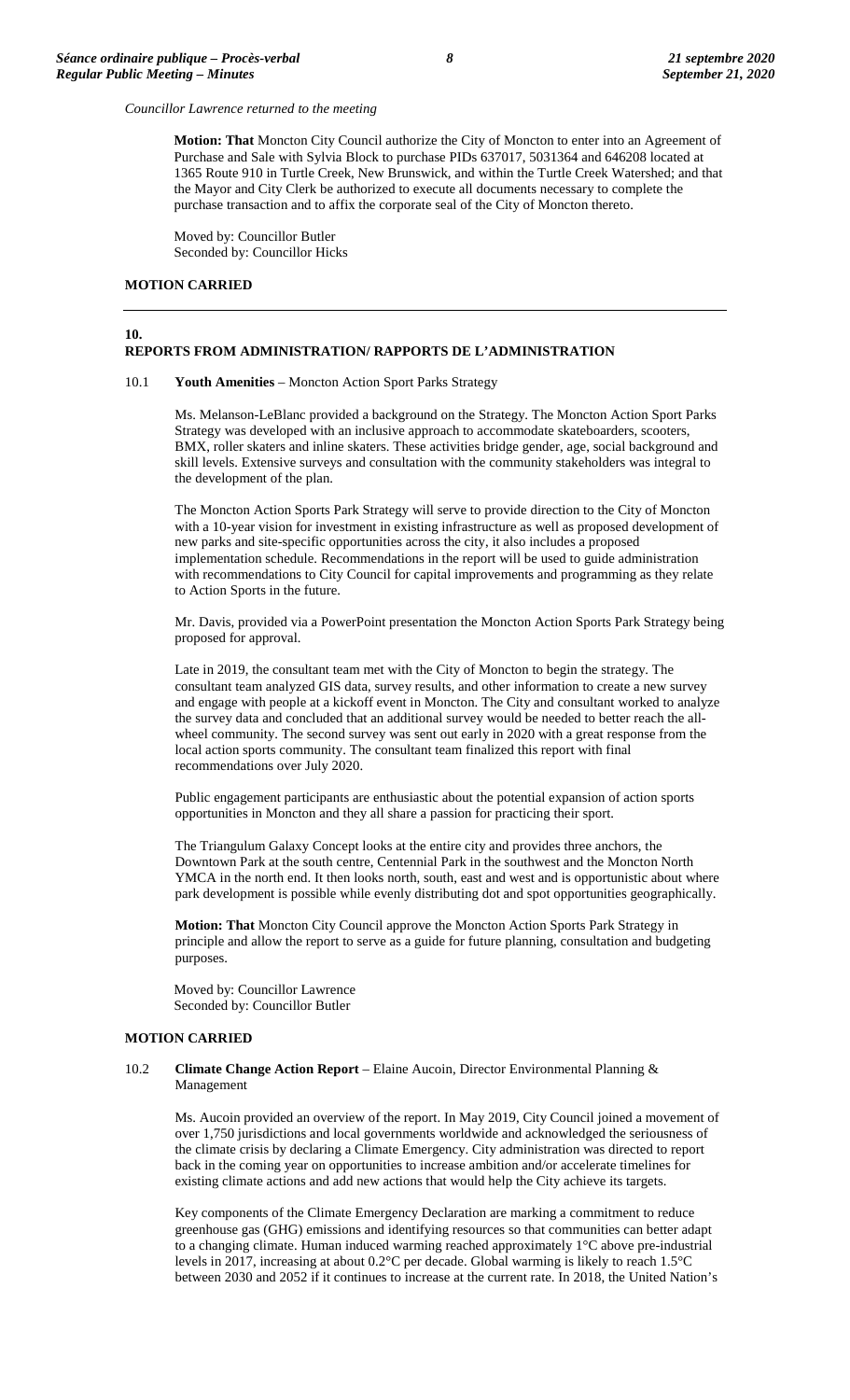Intergovernmental Panel on Climate Change (IPCC) released a special report highlighting the urgency of limiting global warming to 1.5°C above pre-industrial levels, which would require global net human-caused emissions of carbon dioxide  $(CO<sub>2</sub>)$  to fall by about 45 percent from 2010 levels by 2030, reaching "net zero" around 2050.

#### **Objectives of the report:**

- Overview of current GHG emissions reduction efforts
- GHG emissions reduction target
- Propose actions to achieve a more stringent emissions reduction target
- Potential to achieve carbon neutrality by 2050

#### **Mitigation:**

Partner for Climate Protection

- Completing a GHG inventory
- $\checkmark$  Setting a GHG emissions reduction target
- Developing a local action plan
	- $\Box$  Implementing the local action plan
	- $\Box$  Monitoring progress and reporting results

#### **GHG Emissions reduction targets**

**Corporate**: 20% below 2002 levels by 2020 **Community**: 6% below 2002 levels by 2017

#### **Completed Actions:**

- Municipal Green Building Policy
- Solar PV systems
- Biomass boiler at the Operations Center
- Energy audits at 33 facilities (2015-2017)
- LED lighting
- Vehicle idling policy
- AVLs
- Destination 2040
- Trail development
- **Bike** racks
- Single use plastic bag ban by-law
- Tree planting program

## **To successfully reduce GHG emissions, the City will need to:**

- Invest in high priority emissions reduction areas
- Explore financing mechanisms
- Explore policy and zoning requirements
- Explore incentive programs to support community climate actions
- Update GHG emissions inventories and reduction target
- Develop a Community Energy Plan
- Engage residents, business owners and local community groups

### **Recommended actions:**

**Under Energy**

- Develop a Community Energy Plan
- Install additional solar PV systems on municipal facilities
- Adopt Green Development Standards

#### **Transportation**

- Conduct a vehicle anti-idling education campaign
- Municipal fleet electrification
- Conduct an electric bus feasibility study and pilot project

**Waste**

- Conduct a waste reduction and education program in partnership with Eco360
- Develop a corporate waste reduction strategy
- "Green" community events
- **Other**
	- Develop a municipal decision-making framework or policy to guide decision making

Ms. Aucoin advised Council that a Climate Change Action Group will be established.

**Motion: That** Moncton City Council direct administration to initiate the implementation of actions included under the "Climate Action Report 2020".

Moved by: Councillor Lawrence Seconded by: Councillor Thériault

#### **MOTION CARRIED**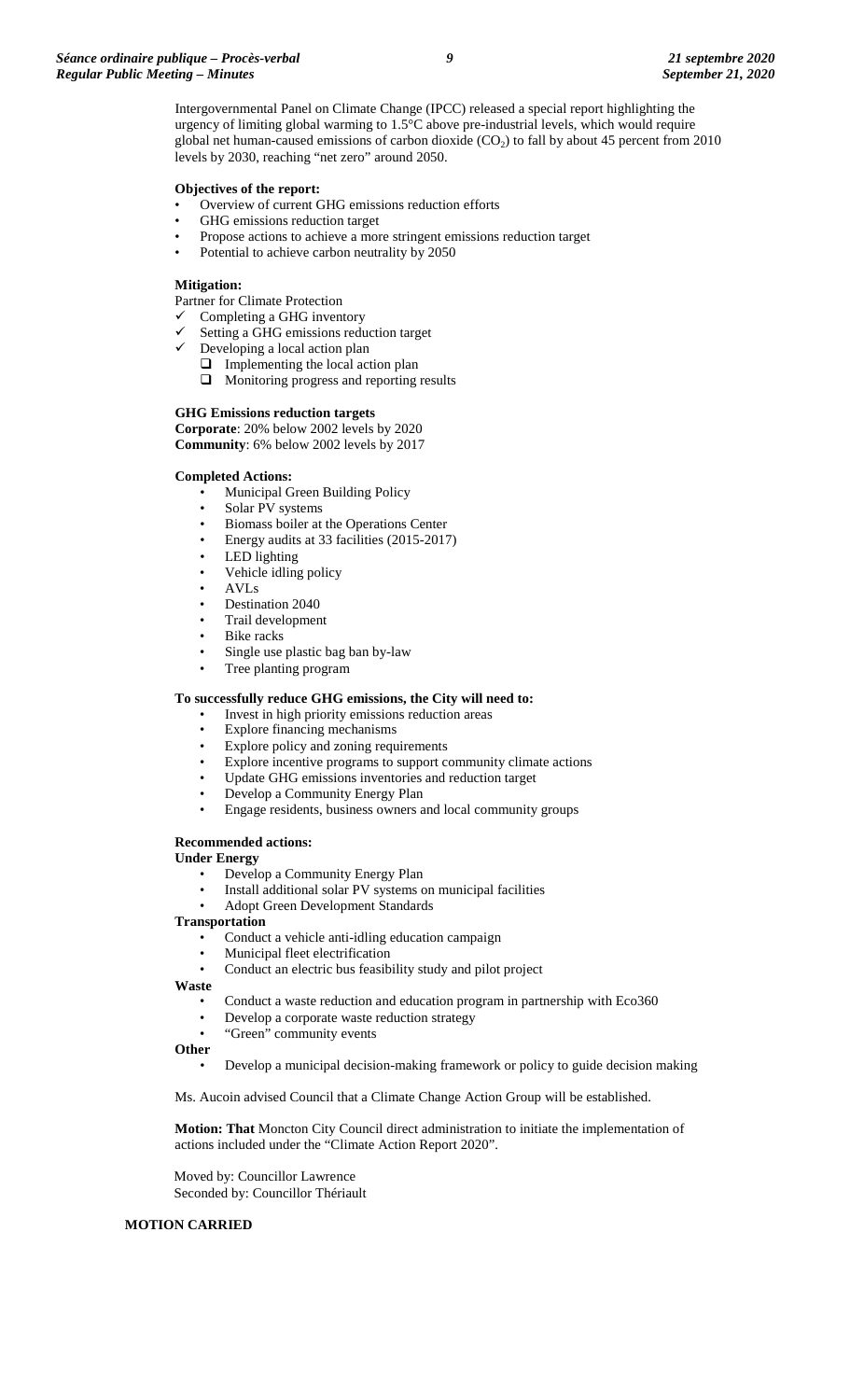## 10.3 **Mandatory** Face Covering in Municipal Buildings Policy

Fire Chief Landry provided an overview of the proposed policy. It was noted that the City cannot discriminate against individuals, who do not want to wear a mask, Should someone refuse to wear the mask, they will need to maintain the 2 metre distance.

**Motion: That** Moncton City Council adopt the attached Mandatory Face Covering in Municipal Buildings Policy.

Moved by: Councillor Léger Seconded by: Deputy Mayor Crossman

#### **MOTION CARRIED**

# 10.4 **City Contract No. W20C 03BJ** – Michael's Creek Culvert Renewal

Administration provided a background on the increase coast of the project. The area in question is in dire need of repair. Discussion continues with DTI as to provide additional funding for the project.

#### **Motion: That:**

- 1- Engineering Services for Construction Administration and Inspection Services for the Michael's Creek Culvert Renewal project be awarded to EXP Services Inc., as outlined in their proposal for a total price of \$188,839.00 plus HST.
- 2- That City Contract No. W20C 03BJ, Michael's Creek Culvert Renewal, be awarded to Dexter Construction Company Limited in the amount of \$7,788,973.00 including HST (\$7,063,311.64 net HST)
- 3- That the gross budget for the project be set at \$7,800,000 including net HST, engineering and contingency.

It is also recommended that contracts be drafted for the Engineering Services as well as the construction work, and that the Mayor and City Clerk be authorized to sign said contracts and affix the Corporate Seal of the City of Moncton thereto.

It is further recommended that the required temporary license agreements and permanent easement documents be prepared by the Legal Department, and that the Mayor and City Clerk be authorized to sign said contracts and affix the Corporate Seal of the City of Moncton thereto.

And that the City of Moncton continues to advocate to the Province of New Brunswick for cost sharing of the total project amount based on the original formula (60% Provincial) and (40% City of Moncton).

Moved by: Councillor Léger Seconded by: Councillor Butler

#### **MOTION CARRIED**

10.5 **Request for Proposal RFP20-071** – Professional Engineering Services – Street Reconstruction No. 2

**Motion: That** Request for Proposal RFP20-071 – Professional Engineering Services – Street Reconstruction No. 2 to the Proponent having received the highest total score, being EXP Services Inc. for the total proposed price of \$109,229.30, including H.S.T. @ 15% and Estimated Disbursements.

It is also recommended that a Professional Engineering Services agreement be drafted, and that the Mayor and City Clerk be authorized to sign said agreement and affix the Corporate Seal of the City of Moncton thereto.

Moved by: Deputy Mayor Crossman Seconded by: Councillor Edgett

# **MOTION CARRIED**

# **11.**

# **READING OF BY-LAWS**

11.1 **A By-Law** in Amendment of a By-Law Relating to the Adoption of the City of Moncton Municipal Plan, being By-Law Z-113.28 (211 Mapleton Rd.) – *Second & Third Readings – Pending approval item 7.1*

*Item 7.1 not approved to proceed with development therefore second and third readings were not given.*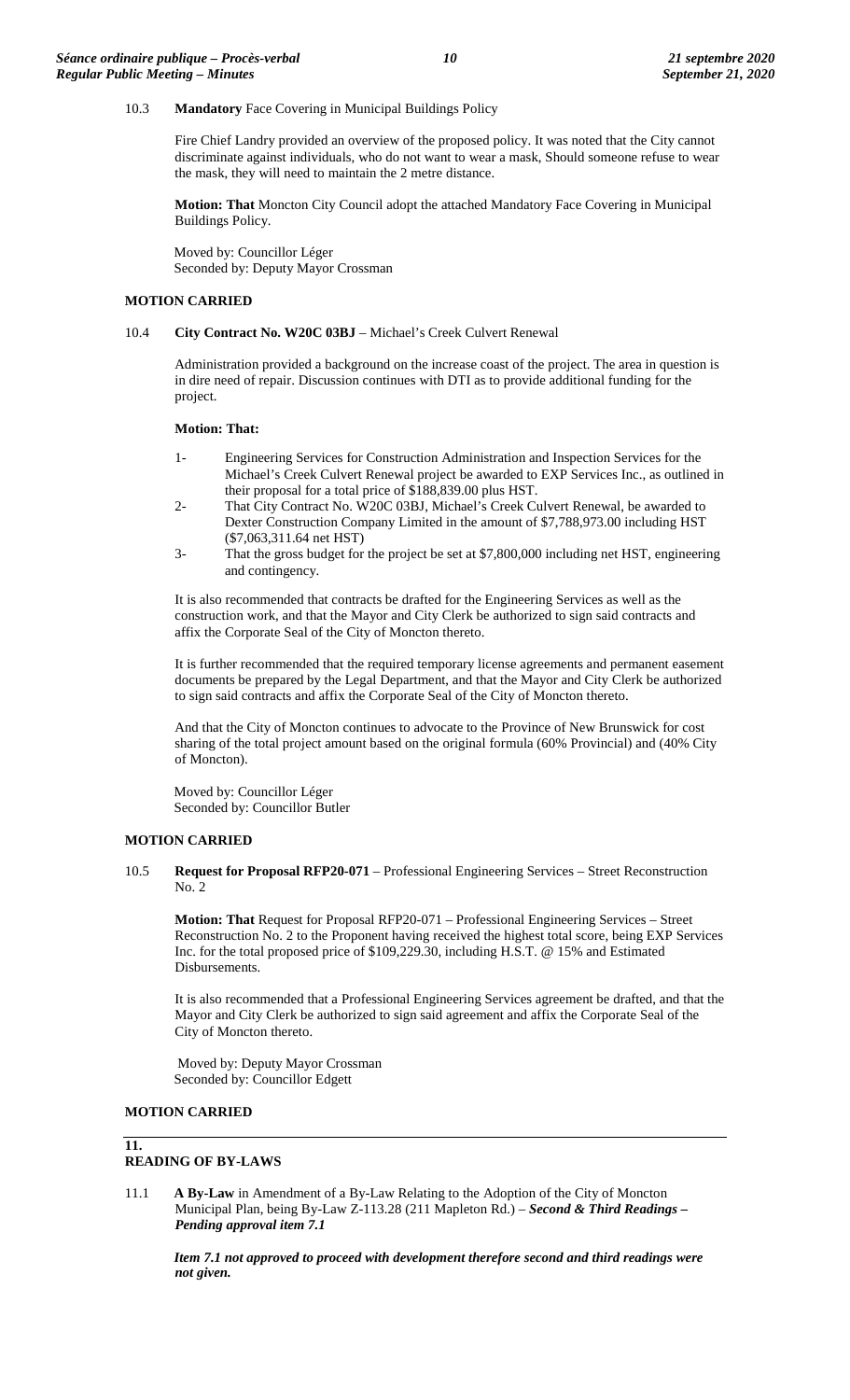11.2 **A By-Law** in Amendment of the City of Moncton Zoning By-Law, being By-Law Z-213.74 (211 Mapleton Rd.) – *Second & Third Readings – Pending approval item 7.1*

*Item 7.1 not approved to proceed with development therefore second and third readings were not given.*

**12.**

# **NOTICES MOTIONS AND RESOLUTIONS**

12.1 **Resolution** – Application for financing to the New Brunswick Municipal Finance Corporation

**Resolved** that the Clerk and/or Treasurer and/or Mayor be authorized to issue and sell to the New Brunswick Municipal Finance Corporation a Municipality of *Moncton* debenture in the principal amount of **\$15,953,000** on such terms and conditions as are recommended by the New Brunswick Municipal Finance Corporation, and be it resolved that the Municipality of *Moncton* agree to issue post-dated cheques payable to the New Brunswick Municipal Finance Corporation as and when they are requested in payment of principal and interest charges on the above debenture.

| Minist-<br>erial<br>Order | Date of<br><b>Ministerial</b><br>Order. | Date of Council's<br><b>Resolution</b><br>authorizing<br><b>Application to the</b><br><b>MCBB</b> | <b>Purpose by Function</b>                                                                                       | <b>Amount</b><br>in Dollars | <b>Term for</b><br>each<br>Amount |
|---------------------------|-----------------------------------------|---------------------------------------------------------------------------------------------------|------------------------------------------------------------------------------------------------------------------|-----------------------------|-----------------------------------|
| <b>No.</b><br>17-0008     | Mar. 13/17                              | Dec. 19/16                                                                                        | Water and Sewer<br>(\$600,000 application was 10<br>years, but actual borrow request is<br>5 years)              | \$<br>600,000               | 5<br>year                         |
| 18-0014                   | Mar. 12/18                              | Dec. 18/17                                                                                        | Water and Sewer<br>$(\$2,221,000$ was originally 10<br>years, but actual borrow request is<br>5 years)           | \$<br>2,221,000             | 5<br>year                         |
| 19-0013                   | Mar. 11/19                              | Dec. 03/18                                                                                        | Water and Sewer<br>(\$6,000 was originally 10 years,<br>but actual borrow request is 5<br>years)                 | \$<br>106,000               | 5<br>year                         |
| 20-0009                   | Mar 9./20                               | Dec 2./19                                                                                         | Water and Sewer                                                                                                  | \$<br>2,678,000             | 5<br>year                         |
| 15-0020                   | Apr. 13/15                              | Dec. 15/14                                                                                        | <b>Protective Services</b><br>(\$60,000 was originally 10 years,<br>but actual borrow request is 5<br>years)     | \$<br>60,000                | 5<br>year                         |
| 15-0020                   | Apr. 13/15                              | Dec. 15/14                                                                                        | Recreation & Cultural Services<br>(\$30,000 was originally 10 years,<br>but actual borrow request is 5<br>years) | \$<br>30,000                | 5<br>year                         |
| 16-0018                   | Mar. 14/16                              | Dec. 14/15 Dec.<br>21/15                                                                          | <b>Transportation Services</b>                                                                                   | \$<br>425,000               | 5<br>year                         |
| 17-0008                   | Mar. 13/17                              | Dec. 19/16                                                                                        | Recreation & Cultural Services                                                                                   | \$<br>318,000               | 10<br>year                        |
| 17-0008                   | Mar. 13/17                              | Dec. $19/16$                                                                                      | <b>Transportation Services</b>                                                                                   | \$<br>15,000                | 5<br>year                         |
| 17-0008                   | Mar. 13/17                              | Dec. 19/16                                                                                        | <b>Transportation Services</b>                                                                                   | \$<br>328,000               | 10<br>year                        |
| 18-0014                   | Mar. 12/18                              | Dec. 18/17                                                                                        | General Government                                                                                               | 49,000                      | year                              |
| 18-0014                   | Mar. 12/18                              | Dec. 18/17                                                                                        | <b>Transportation Services</b>                                                                                   | \$<br>26,000                | 5<br>year                         |
| 18-0014                   | Mar. 12/18                              | Dec. 18/17                                                                                        | <b>Transportation Services</b>                                                                                   | \$<br>797,000               | 10                                |
| 18-0014                   | Mar. 12/18                              | Dec. 18/17                                                                                        | Recreation & Cultural Services                                                                                   | \$.<br>225,000              | year<br>5                         |
| 18-0014                   | Mar. 12/18                              | Dec. 18/17                                                                                        | Recreation & Cultural Services                                                                                   | \$.<br>1,144,000            | year<br>10                        |
| 19-0013                   | Mar. 11/19                              | Dec. 03/18                                                                                        | <b>Environmental Development</b><br>Services                                                                     | \$<br>50,000                | year<br>5<br>year                 |
| 19-0013                   | Mar. 11/19                              | Dec. 03/18                                                                                        | Protective Services                                                                                              | \$<br>22,000                | 5                                 |
| 19-0013                   | Mar. 11/19                              | Dec. 03/18                                                                                        | Recreation & Cultural Services                                                                                   | \$<br>305,000               | year<br>5                         |
| 19-0013                   | Mar. 11/19                              | Dec. 03/18                                                                                        | Recreation & Cultural Services                                                                                   | \$                          | year<br>10                        |